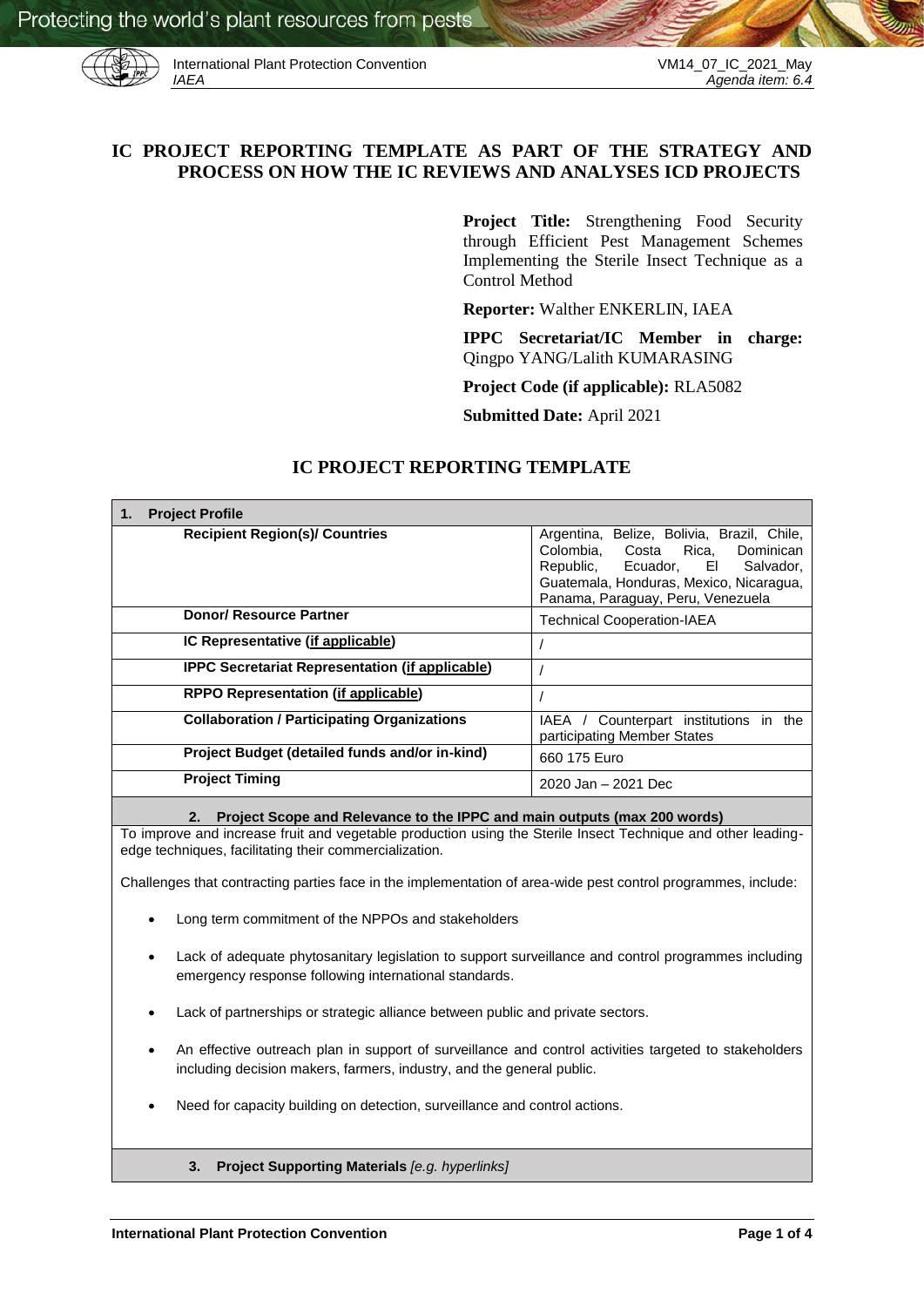The project aims to increase fruit and vegetable production in the Latin American and Caribbean region through effective fruit fly control and increased compliance with International Standards of Phytosanitary Measures (ISPM) to facilitate access to internal and external markets. To achieve this, it is necessary to reduce the losses in fruits and vegetables caused by native fruit flies and other non-native quarantine pests present in the region. Due to the high mobility and reproductive capacity of these insect pests, it is advisable to replace traditional means of control via insecticide application with the use of integrated pest management that includes the Sterile Insect Technique (SIT), establishing pest free areas, and pest free places and sites of production as well as fruit fly low prevalence areas. Likewise, the project builds the capacity to respond to the incursion of other fruit fly pests in the region and other pests such as the European grapevine moth (*Lobesia botrana*).

The project document is available on the IAEA website for internal use only.

List of technical cooperation IAEA projects [http://www-naweb.iaea.org/nafa/ipc/field-projects-ipc.html]

### **4. List project technical resources (i.e. guides, training materials, tools) that could be useful and used by other stakeholders**

Procedures manuals and guidelines related to this project:

- Trapping guidelines for area-wide fruit fly trapping programmes [https://www.iaea.org/sites/default/files/trapping-guideline.pdf]
- Fruit sampling manual [\[http://www.fao.org/3/ca5716en/ca5716en.pdf\]](http://www.fao.org/3/ca5716en/ca5716en.pdf)
- Action plan against invasive quarantine species of the genus *Bactrocera* [https://www.iaea.org/resources/manual/plan-de-accion-en-caso-de-deteccion-de-moscas-de-la-frutano-nativas-reguladas-del-genero-bactrocera-spp-en-america-latina-y-el-caribe]
- Guidelines for packing, shipping, holding and release of sterile flies [http://wwwnaweb.iaea.org/nafa/ipc/public/Guideline-for-Packing-Sept2017.pdf]
- Harmonized identification guideline of tefritids that might be considered of economic and quarantine importance in Latin America and the Caribbean [https://www.iaea.org/resources/manual/harmonizedidentification-guideline-of-tefritids-that-might-be-considered-of-economic-and-quarantine-importancein-latin-america-and-the-caribbean]

Infographics:

- Area-wide integrated pest management [http://www-naweb.iaea.org/nafa/resources-nafa/area-wide-IPM-english-LR.mp4]
- Using nuclear science to control pests [https://www.iaea.org/newscenter/multimedia/videos/usingnuclear-science-to-control-pests]
- Fruit fly standards can help gain market access [https://www.iaea.org/newscenter/multimedia/videos/fruit-fly-standards-can-help-gain-market-access]

### E-learning Courses

- E-Learning Course on Packing, Shipping, Holding and Release of Sterile Flies in Area-Wide Fruit Fly Control Programmes [http://www-naweb.iaea.org/nafa/news/2019-ipc-E-learning.html]
- E-learning Course on Fruit Fly Trapping in Support of SIT Implementation in IAEA and FAO Member States [https://elearning.iaea.org/m2/course/view.php?id=694]

### Brochures/Leaflets

 Update of the technical leaflet released in six languages on the discrimination between two invasive *Bactrocera* fruit fly pests [https://nucleus.iaea.org/sites/naipc/twd/Lists/News/Attachments/1191/bzonata\_bdorsalis\_EN\_2018.p df]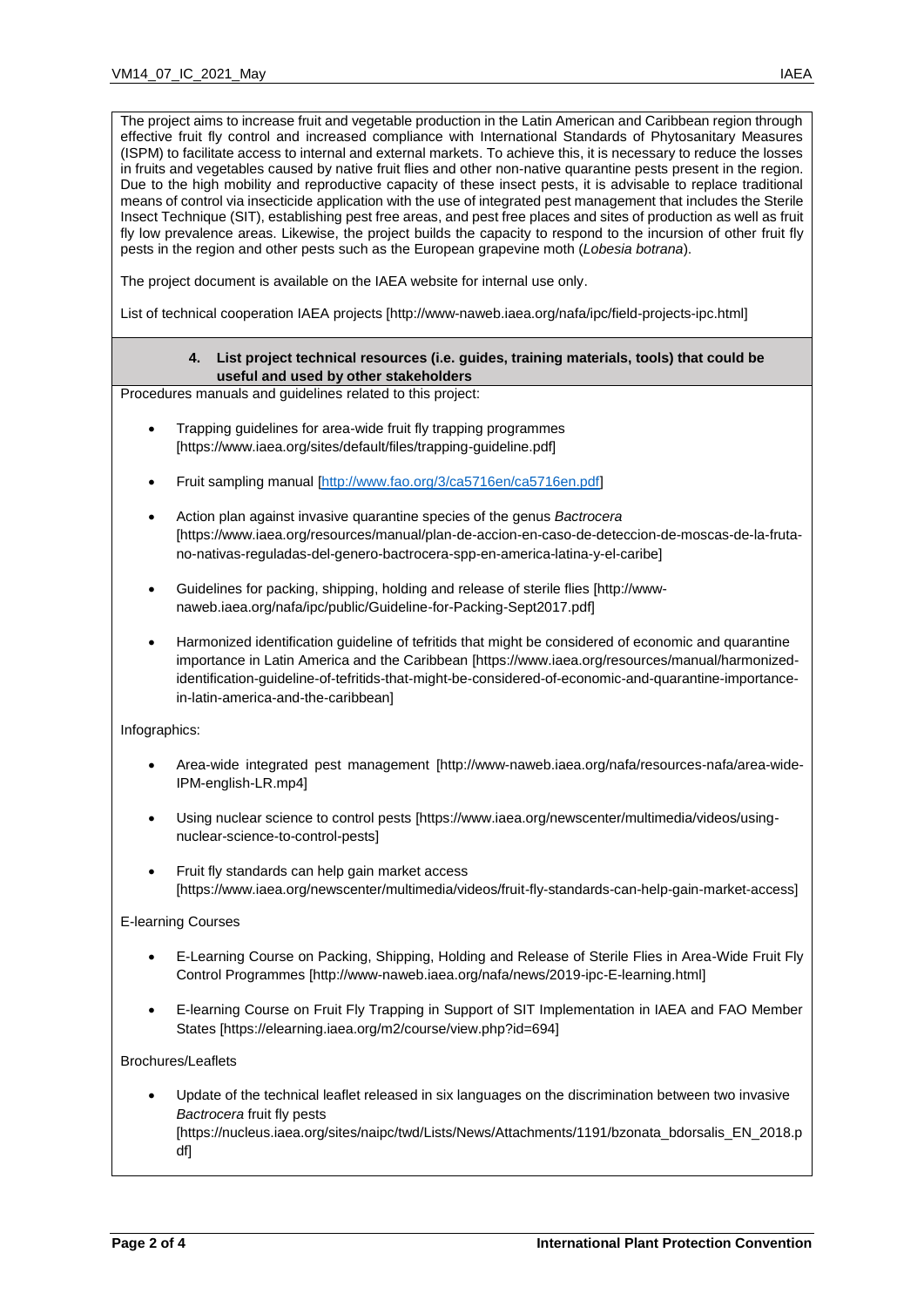- **5. Provide a list of project experts that could be recommended to other stakeholders and describe why**
- 1. Experts in implementation of area-wide IPM programmes using SIT against fruit fly pests
- Gerardo Ortiz Free-lance Mexico [laloortiz212@hotmail.com]
- Jesús Reyes Free-lance Mexico [jesusreyes20@hotmail.com]
- Jose Luis Zavala Free-lance Mexico [jlzavalalopez@gmail.com]
- Andrés de la Cruz Moscamed Programme Mexico SENASICA-SADER [delacruz\_baron@yahoo.com.mx]
- Pedro Rendon Moscamed Programme Guatemala USDA-APHIS [pedro.rendon@aphis.usda.gov]
- David Midgarden USDA-APHIS Riverdale, USA [david.g.midgarden@usda.gov]
- Patrick Gomes Free-lance USA [bugman5100@gmail.com]
- 2. Experts in implementation of male annihilation technique (MAT) for control of fruit fly pests of the genus *Bactrocera*
- Cesar Paredes USDA-APHIS USA [cesar.paredes@usda.gov]
- Preeaduth Sookar Ministry of Agro-Industry and Food Security, Reduit, Mauritius [psookar@govmu.org]
- 3. Experts in fruit fly surveillance and emergency response
- Ricardo Rodriguez Free-lance Chile [klili53@gmail.com]
- Edgar Cotoc Free-lance Mexico [edgar.cotoc.programamoscamed@gmail.com]
- Nick Manaoukis USDA-APHIS USA [nicholas.manoukis@usda.gov]
- 4. Experts in fruit fly diagnostics (identification/systematics)
- Allen Norrbom USA [allen.norrbom@usda.gov]
- Marc de Meyer Africa Museum Belgium [marc.de.meyer@africamuseum.be]
- Gary Steck USDA ARS USA (Gary.Steck@freshfromflorida.com)
- Vicente Hernandez-Ortiz Instituto de Ecología A.C. México (teretina@hotmail.com)
- Jorge Guillen Free-lance [ingjguillen@gmail.com]
- 5. Experts in fruit fly mass-rearing
- Oscar Zelaya OIRSA El Salvador [ozelaya@oirsa.org]
- Gustavo Taret ISCAMEN Argentina [gustavotaret@yahoo.com.ar]
- Edwin Ramirez Mocamed Guatemala [edwin.ramirez@medfly.org.gt]
- 6. Experts in economic assessments